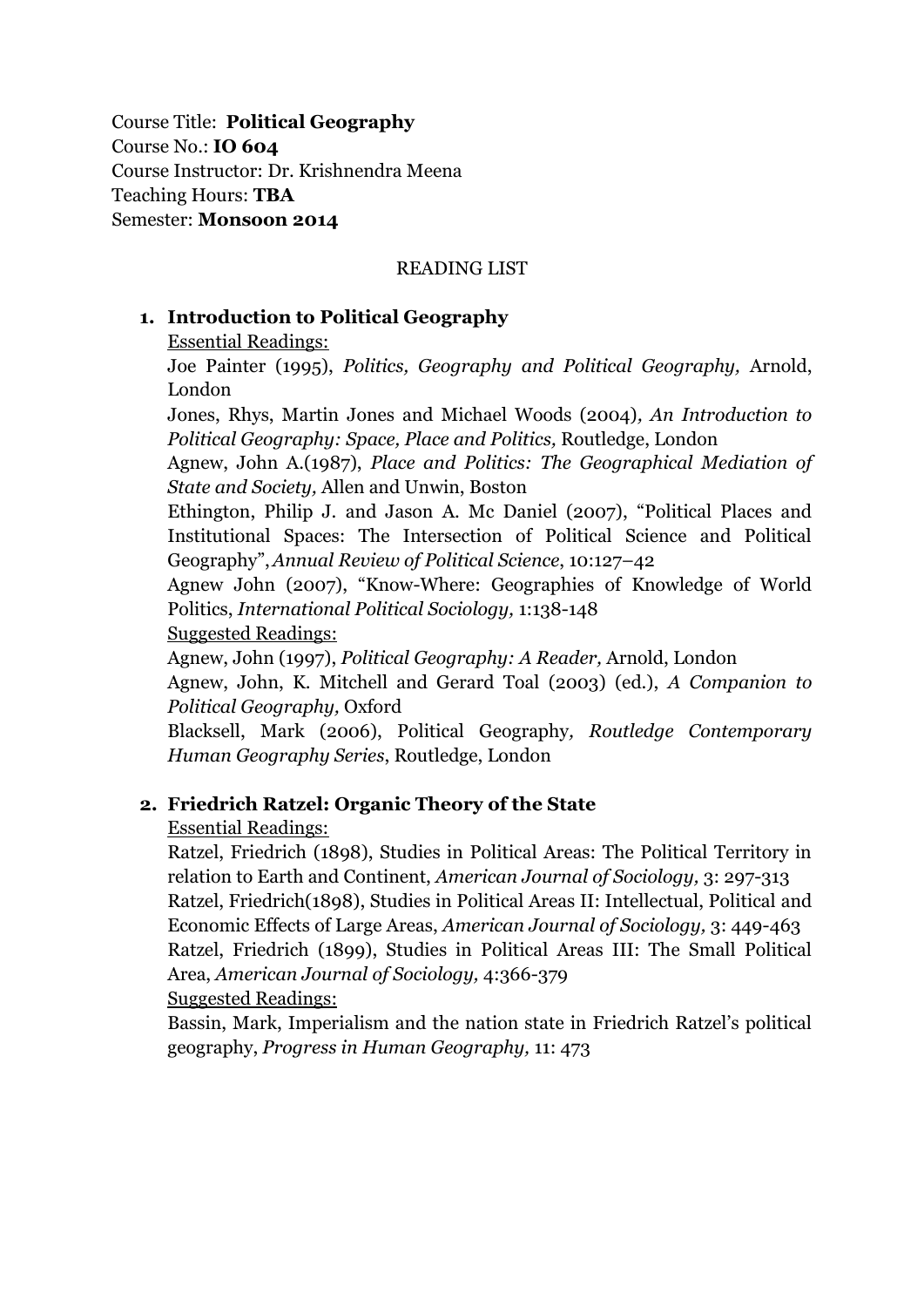### **3. Richard Hartshorne: Functional Approach to Political Geography** Essential Readings:

Hartshorne, Richard (1935), "Recent Developments in Political Geography, I", *The American Political Science Review*, Vol. 29, No. 5, pp. 785–804. Hartshorne, Richard (1935), "Recent Developments in Political Geography, II", *The American Political Science Review*, Vol. 29, No. 6, pp. 943–966. Hartshorne, Richard (1950), Functional Approach in Political Geography, *Annals of the Association of American Geographers*, Vo.40, no.2, pp.95-130 Hartshorne, Richard (1960), Political Geography in the Modern World, *The Journal of Conflict Resolution*, IV (1), pp.52-66 Jones, Stephen B. (1954), A Unified Field Theory of Political Geography, *Annals of the Association of American Geographers*, Vol.44, No.2, pp.111-123

Suggested Readings:

# **4. Halford Mackinder: Geographical Pivot/Heartland Theory** Essential Readings:

Mackinder, H.J. (1904), "The Geographical Pivot of History", *The Geographical Journal,* 23: 421-437

Suggested Readings:

Sloan, Geoffrey (1999), "Sir Halford J. Mackinder: The Heartland Theory Then and Now", Journal of Strategic Studies, 22:2/3

Kearns, Gerry (2006), "Naturalising Empire: Echoes of Mackinder for the Next American Century?" *Geopolitics,* 11:74-98

Fettweis, Christopher J. (2000), "Sir Halford Mackinder, Geopolitics and Policymaking in the 21st Century", *Parameters*, 58-71

Gerace, Michael P. (1991), "Between Mackinder and Spykman: Geopolitics, containment and after, Comparative Strategy, 10: 347-367

# **5. Nicholas C. Spykman: Concept of Rimland**

# Essential Readings:

Spykman, Nicholas C.(1938), "Geography and Foreign Policy I", The American Political Science Review, 32: 28-50

Spykman, Nicholas C.(1938), "Geography and Foreign Policy II", The American Political Science Review, 32: 213-236

Spykman, Nicholas C. and Abbie A. Rollins(1939), " Geographic Objectives in Foreign Policy I, *The American Political Science Review,*33: 391-410

Spykman, Nicholas C. and Abbie Rollins (1939), "Geographic Objectives in Foreign Policy II", *The American Political Science Review,* 33: 591-614 Suggested Readings:

Gerace, Michael P.(1991), " Between Mackinder and Spykman: Geopolitics, containment and after, Comparative Strategy, 10: 347-367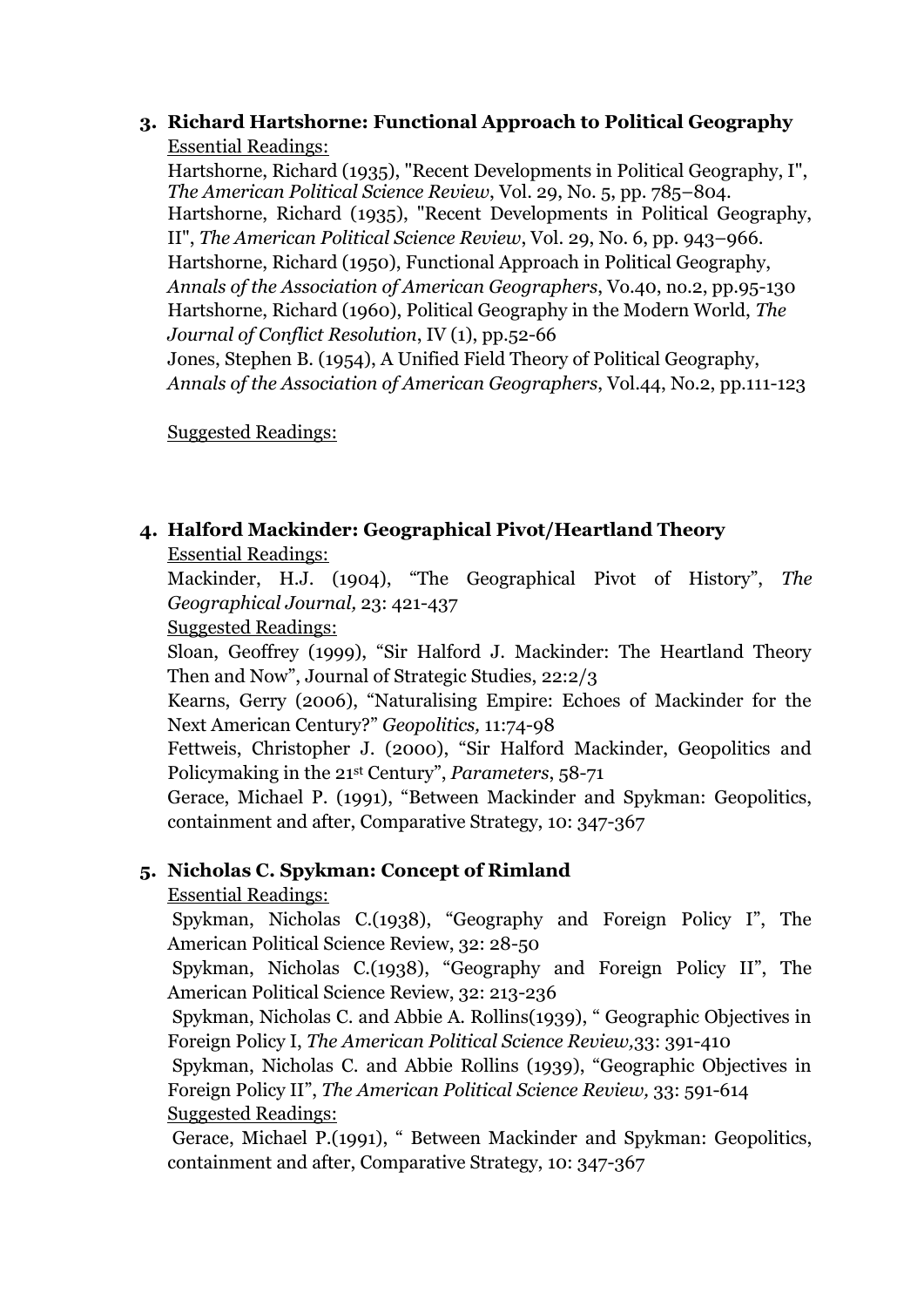## **6. Territoriality**

Essential Readings:

Sack, Robert D. (1983), "Human Territoriality: A Theory", Annals of the Association of American Geographers, 73:55-74

Agnew, John (1994), "The territorial trap: The geographical assumptions of international relations theory", *Review of International Political Economy*, 1: 53-80

Suggested Readings:

Parker, Geoffrey (1999), "Globalization and the Status of the Territorial State", Presentation, University of Munich,

Agnew, John (2005), "Sovereignty Regimes: Territoriality and State Authority in Contemporary World Politics", *Annals of the Association of American Geographers,* 95: 437-461

Vollard, Hans (2009), "The Logic of Political Territoriality", *Geopolitics*, 14: 687-706

# 7. **Power and Geography**

Essential Readings:

Allen, John (2003) Chapter-7, "Power", in John Agnew, K. Mitchell and Gerard Toal (ed.), *Companion to Political Geography,* Oxford

Jones, Rhys, Martin Jones and Michael Woods (2004)*, An Introduction to Political Geography: Space, Place and Politics,* Routledge, London Suggested Readings:

Painter, Joe (2008), Chapter-3, "Geographies of Space and Power", in Kevin R. Cox, Murray Low and Jennifer Robinson (eds.), *Sage Handbook of Political Geography*, Sage, London

Blacksell, Mark (2006), Political Geography*, Routledge Contemporary Human Geography Series*, Routledge, London

# 8. **Boundaries**

Essential Readings:

Glassner, Martin Ira and Chuck Fahrer (2004), Chapter-8, "Frontiers and Boundaries", *Political Geography,* John Wiley, New York

Newman, David (2003), Chapter-9, "Boundaries", in John Agnew, K. Mitchell and Gerard Toal (ed.), *Companion to Political Geography,* Oxford

Suggested Readings:

Prescott, Victor and Clive Schofield (2005), *Maritime Boundaries of the World*, Martinus Nijhoff, Leiden